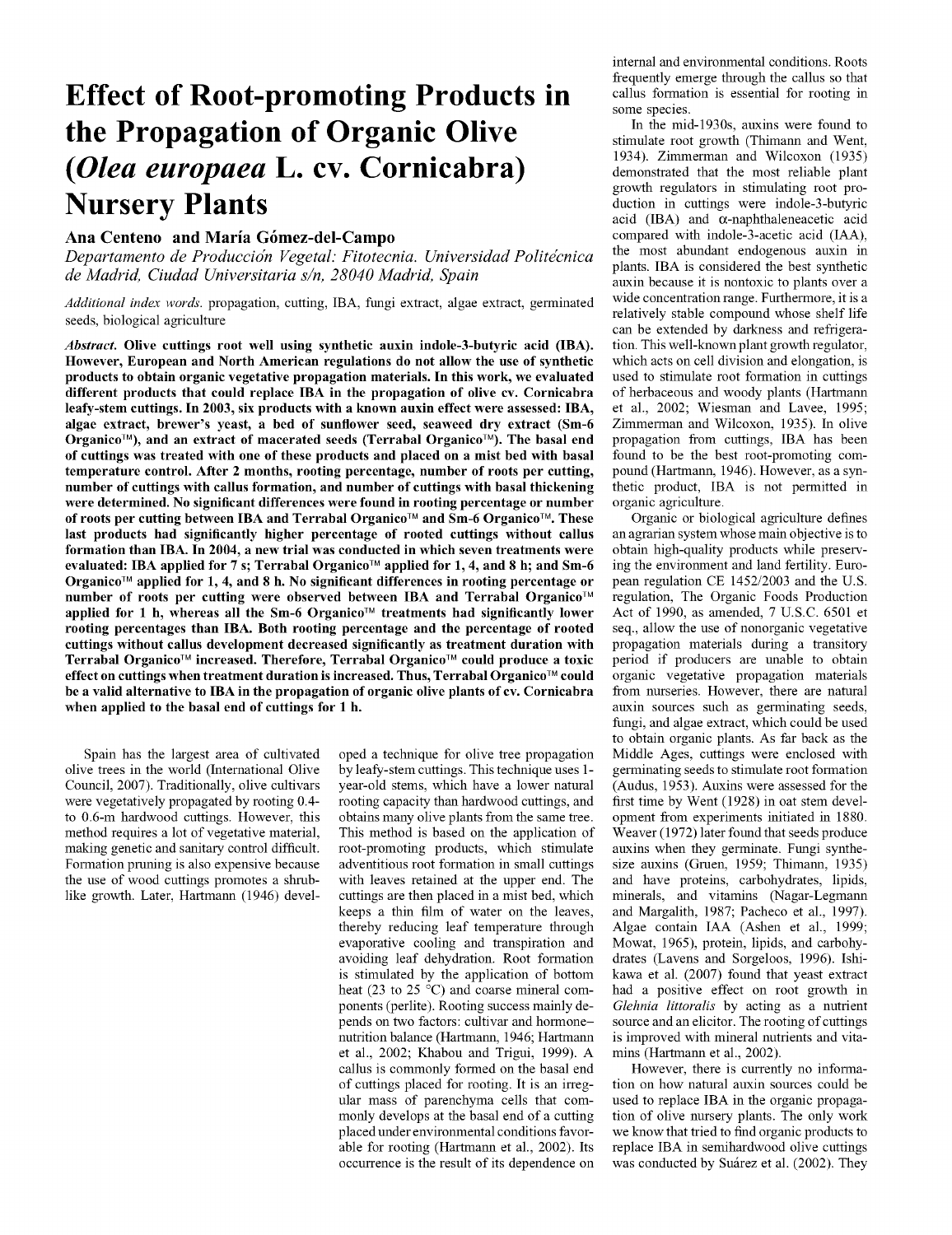did not obtain higher rooting percentages with any of the products than when no treatment was applied. They tested different commercial products such as Auxym Oligo (ANE, Lleida, Spain) (commercial organic product from tropical plants extracts with amino acids, humic substances, nutritional elements, auxins, and cytokinins), roots (commercial organic product with humic extract of peat, algae extracts, vitamins, myoinositol, and other metabolites), and Micor+AA (commercial organic product with polysaccharids and natural alcohol enriched with microelements).

The aim of this work was to evaluate the effect of products with natural auxins authorized in organic agriculture on the propagation of cv. Cornicabra olive cuttings: a bed of sunflower seeds (SEE), brewer's yeast (YEA), algae extract (ALG), and the two commercial products Sm-6 Organico™ (Sm-6; Plymag, Inc., Alicante, Spain) (dry extract of seaweed) and Terrabal Organico™ (Terrabal; Plymag; extract of macerated seeds).

#### **Material and Methods**

This trial was conducted in a nursery located at the Technological Transference Center La Isla in Arganda del Rey (Madrid) (lat. 40°18'49" N, long. 3°29'52" W). The olive cultivar tested was 'Cornicabra', the second most important in Spain with more than 270,000 ha of cultivated areas (Barranco et al., 2005). Semihardwood cuttings of cv. Cornicabra are considered moderately easy to root by Wiesman and Lavee (1995) and easy to root by Del Rio and Caballero (2005). In Jan. 2003 and 2004, 15-cm semihardwood cuttings with two pairs of leaves were collected from a 40-year-old commercial organic olive orchard. After the treatments were applied to the basal end, cuttings were inserted in greenhouse benches containing perlite and kept under mist (80% to 90% relative humidity) and high basal temperature (24 °C). The intermittent mist system sprayed a film of water over and around the cuttings.

In 2003, seven treatments were evaluated in a complete randomized block design with three replications for each treatment. Each treatment consisted of 30 cuttings per experimental unit and all the determinations were carried out on the cuttings placed in the internal part of the block (12 control cuttings).

For the IBA treatment, the basal end of cuttings was dipped in 3000 ppm IBA for 7 s following the recommendations of De Oliveira et al. (2003), IBA powder (Rootone™ F; Compo, Barcelona, Spain) was diluted in a 10% distilled water and 90% alcohol solution.

For no treatment (NT), cuttings were set to root with any root-promoting product.

For the ALG treatment, the basal end of cuttings was dipped in an alcoholic solution  $(25%)$  of alga *Fucus* extract 1:1  $(g\cdot mL^{-1})$ (Eladiet, Barcelona, Spain) for 7 s. This organic product was developed for human medical use, especially to control obesity and toning muscular fiber.

For the YEA treatment, the basal end of cuttings was dipped in yeast powder *(Saccharomyces cereviseae)* (Eladiet).

For the SEE treatment, the basal end of cuttings was placed in the propagation bed with four to five sunflower seeds (L'orto Biologico, Salerno, Italy).

For the Sm-6 treatment, the basal end of cuttings was directly dipped in a liquid preparation of Sm-6 Organico™ for 1 h 20 min. Sm-6 Organico™ is a mixture of *Ascophyllum nodosum, Fucus serratus, Laminaria hyoborea,* and *Laminaria digitata* algae dry extract (30% w/v). It has growth hormones and essential nutrients (citoquinines, betaines, glycine, aminobutyric acid, aminovaleric acid, and minerals).

For the Terrabal treatment, the basal end of cuttings was dipped in the bionutrient Terrabal Organico™ for 1 h 20 min. Terrabal Organico™ is obtained from a soluble fraction of an extract of macerated cereal seeds. It has soluble proteins, amino acids, vitamins, nitrogen, phosphorus, and potassium.

Both Sm-6 Organico™ and Terrabal Organico™ are products authorized in organic agriculture as a biostimulant for horticultural crops. It can be applied by foliar spray or irrigation.

The two treatments that obtained the best rooting results in the 2003 experiment were chosen for the 2004 experiment: Terrabal Organico™ and Sm-6 Organico™. Seven treatments were evaluated in a randomized four-block design: IBA applied for 7 s; Terrabal Organico™ applied for 1, 4, and 8 h; and Sm-6 Organico™ applied for 1, 4, and 8h.

Each treatment consisted of 25 cuttings per experimental unit and all the determinations were carried out on the cuttings placed in the internal part of the block (nine control cuttings).

In both years, the experiment started in January and the control cuttings were taken out of the mist bed after 2 months. Number of roots per cutting, number of cuttings with callus formation, and number of cuttings with basal thickening were counted. Callus formation and basal thickening were considered the beginning of the rooting process. In commercial nurseries, cuttings with callus formation and with basal thickening are usually put in the propagation bed again. Rooting percentage was calculated as the number of cuttings with at least one root. Percentage of rooted cuttings without callus formation and percentage of cuttings without roots, callus, or basal thickening, that is, without any signs of rooting, were also calculated.

Analysis of variance was carried out using the software package MSTAT-C v.2.1.0. (Michigan State University, 1988) and differences between means of each treatment were analyzed by the Duncan multiple range test  $(P \leq 0.05)$ . Percentage data were transformed before analysis of variance using the arcsine square root transformation method to ensure that the data were normally distributed.

### **Results and Discussion**

In this work, we evaluated the effect of natural root-promoting products authorized by organic agriculture on leafy-stem cuttings of the Cornicabra olive cultivar. We try to prove the effect of these products on the rooting percentage of cuttings and to compare them with the results obtained with IBA treatment. The organic products or treatments applied to the basal end of cuttings with a known auxin effect were germinating seeds, fungi, and algae. Wiesman and Lavee (1995), who obtained a rooting percentage of 37% in cv. Cornicabra cuttings treated with 0.8% IBA talc powder, considered this cultivar moderately easy to root. However, in a study carried out by Del Rio and Caballero (2005), a rooting percentage of 70% was obtained when cuttings were dipped in 3000 ppm IBA for 5 s. In our study, the percentage of rooted cuttings in the IBA treatment ranged between 47% and 54% (Tables 1 and 2). Differences in rooting percentage could be the result of factors that determine rooting (wood characteristics) and inherent differences in the trial (temperature and humidity) (Hartmann et al., 2002).

Despite the rooting characteristics of the Cornicabra cultivar, we found that only 6% of the cuttings rooted when no treatment was applied (Table 1). Considering that the

Table 1. Effect of treatments on percentage of rooted cuttings, number of roots per cutting, percentage of rooted cuttings without callus formation, and percentage of cuttings without roots, callus, or basal thickening in 2003 in olive cuttings cv. Cornicabra.

| Treatment  | Rooted<br>cuttings $(\% )$ | Number of<br>roots per cutting | Rooted cuttings<br>without callus $(\%)$ | Cuttings without<br>roots, callus,<br>or basal<br>thickening $(\% )$ |
|------------|----------------------------|--------------------------------|------------------------------------------|----------------------------------------------------------------------|
| <b>IBA</b> | $47.2 a^2$                 | 2.86 ab                        | 16.6 b                                   | 16.6 c                                                               |
| NT         | 5.5c                       | 0.05 <sub>b</sub>              | 2.7 <sub>b</sub>                         | 60.8a                                                                |
| ALG        | 36.0 ab                    | $3.25$ ab                      | 8.3 b                                    | 47.6 ab                                                              |
| YEA        | 36.1 ab                    | 2.36ab                         | 33.3 ab                                  | 50.0 a                                                               |
| SEE.       | 8.3 bc                     | 0.22 <sub>b</sub>              | 2.7 <sub>b</sub>                         | $39.2$ abc                                                           |
| $Sm-6$     | 58.0 a                     | 4.89 a                         | 58.3 a                                   | 25.0 <sub>bc</sub>                                                   |
| Terrabal   | 56.0 a                     | 5.42 a                         | 55.8 a                                   | 41.6ab                                                               |

<sup>2</sup>Means within columns followed by different letters were significantly different at  $P \le 0.05$  using Duncan's test.

 $IBA =$  indole-3-butyric acid;  $NT =$  no treatment;  $ALG =$  algae extract;  $YEA =$  yeast;  $SE =$  sunflower seeds; Sm-6 = Sm-6 Organico™; Terrabal = Terrabal Organico™.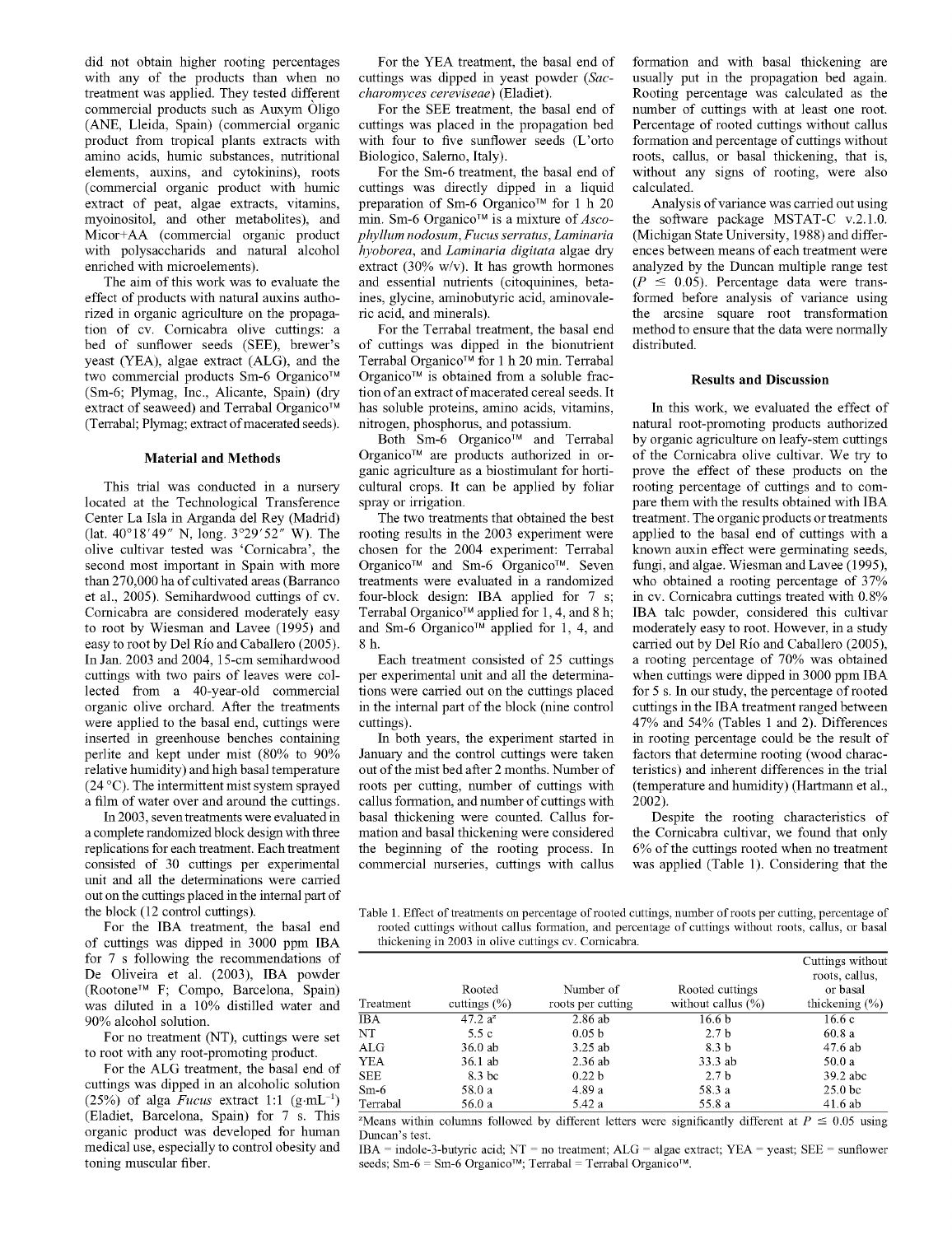Table 2. Effect of treatments on the percentage of rooted cuttings, number of roots per cutting, percentage of rooted cuttings without callus formation and percentage of cuttings without roots, callus, or basal thickening in 2004 in olive cuttings cv. Cornicabra.

|                |                    |                   |                       | Cuttings without<br>roots, callus, |
|----------------|--------------------|-------------------|-----------------------|------------------------------------|
|                | Rooted             | Number of roots   | Rooted cuttings       | or basal                           |
| Treatment      | cuttings $(\%)$    | per cutting       | without callus $(\%)$ | thickening $(\%)$                  |
| IBA $(7 s)$    | 53.7 $a^2$         | 6.1 a             | 11.1 b                | 19.4c                              |
| Terrabal (1 h) | 38.9 ab            | 4.0ab             | 31.5 a                | 47.2 <sub>b</sub>                  |
| Terrabal (4 h) | $13.0 \text{ cd}$  | 1.2 <sub>bc</sub> | 13.0 <sub>b</sub>     | 74.1 a                             |
| Terrabal (8 h) | 3.7 d              | 0.4c              | 5.6 b                 | 81.5 a                             |
| $Sm-6(1 h)$    | 29.6 <sub>bc</sub> | 2.9 <sub>bc</sub> | 15.7 <sub>b</sub>     | 48.1 <sub>b</sub>                  |
| $Sm-6(4h)$     | $20.4 \text{ cd}$  | 2.1 <sub>bc</sub> | 13.0 <sub>b</sub>     | 55.6 <sub>b</sub>                  |
| $Sm-6(8 h)$    | 24.1 bc            | 2.7 <sub>bc</sub> | 19.4 ab               | 50.9 <sub>b</sub>                  |

<sup>2</sup>Means within columns followed by different letters were significantly different at  $P \le 0.05$  using Duncan's test.

IBA = indole-3-butyric acid; Terrabal (1 h), Terrabal (4 h), Terrabal (8 h) = Terrabal Organico™ applied 1, 4, and 8 h, respectively; Sm-6 (1 h), Sm-6 (4 h), Sm-6 (8 h) = Sm-6 Organico™ applied 1, 4, and 8 h, respectively.

economic threshold for cutting olive propagation is estimated  $\approx$  20% rooting (Wiesman and Lavee, 1995), hardwood material should be used in the new organic orchard if no organic product is found to promote rooting in olive cuttings. However, it is difficult to control the genetic and sanitary quality of hardwood material as a result of the large amount of material required. Besides, the cost of formation pruning is expensive because this material has a shrub-like growth.

In the 2003 trial, the organic treatments applied to the basal end of cuttings were fungi extracts (YEA), algae extracts (ALG and Sm-6), germinating seeds (SEE), and seed soluble extract (Terrabal). Significantly higher rooting percentages were obtained in the IBA (47%), Terrabal (56%), and Sm-6 (58%) treatments than in the NT (6%) and SEE (8%) treatments (Table 1). The number of roots per cutting was also significantly higher in the Sm-6 and Terrabal treatments than in the NT and SEE treatments. No significant differences were observed in percentage of rooted cuttings or in number of roots per cutting among the IBA, Sm-6, and Terrabal treatments. The percentage of rooted cuttings without callus formation was significantly higher in the Sm-6 and Terrabal treatments than in NT, IBA, ALG, and SEE treatments. The NT, ALG, YEA, and Terrabal treatments had the highest percentages of cuttings with no signs of rooting. These percentages were significantly higher than in the IBA treatment. SEE was the only treatment in which no significant increase in the percentage of rooted cuttings was observed compared with the NT treatment. This could be the result of water consumption of the sunflower seedlings, which may have reduced the amount of water available for the cuttings. The IBA and Sm-6 treatments had the lowest percentages of cuttings without roots, callus, or basal thickening that is no signs of rooting.

In the 2004 trial, the Sm-6 Organico™ and Terrabal Organico™ treatments with treatment durations of 1, 4, and 8 h were compared with the IBA treatment (Table 2). Mean rooting percentage was significantly higher in the IBA treatment than in the Terrabal (4 h), Terrabal (8 h), Sm-6 (1 h),

Sm-6 (4 h), and Sm-6 (8 h) treatments and not significantly different from Terrabal  $(1 h)$ . Number of roots per cutting was significantly higher in the IBA treatment than in the Terrabal (4 h), Terrabal (8 h), Sm-6 (1 h), Sm-6 (4 h), and Sm-6 (8 h) treatments. Besides, both mean rooting percentage and the number of roots per cuttings decreased significantly as the duration of the Terrabal treatment increased. However, in the Sm-6 treatments, treatment duration produced no significant effect on mean root number. Treatment duration with Terrabal significantly decreased the percentage of rooted cuttings without callus development, whereas treatment duration with Sm-6 produced no significant effect. The lowest percentage of cuttings without any signs of rooting was obtained in the IBA treatment (19%). The percentage of cuttings without any signs of rooting was significantly lower in Terrabal (1 h; 47%) than in Terrabal (4 h; 74%) and Terrabal (8 h; 81%). On the other hand, treatment duration with Sm-6 produced no significant effect on the percentage of cuttings without any signs of rooting.

No significant differences were found in rooting percentage or in number of roots per cutting between IBA and Terrabal (1 h) in 2004 (Table 2). However, Terrabal Organico™ seems to have some component from macerated seeds that is phytotoxic for cuttings, because rooting percentage and number of roots per cutting decreased when the length of the treatment with this product increased from 1 h. This may be the result of the high level of phenolic compounds in the extract (Faivre-Rampant et al., 2002). Terrabal Organico™ does not seem to promote callus development on the basal end of cuttings as IBA does (Tables 1 and 2). This could be beneficial for certain species in which excess callusing may hinder rooting (Hartmann et al., 2002). The success of Terrabal Organico™ in rooting olive cuttings could be the result of its nutrient and hormone composition. It has been reported that the combination of nutrients with hormones improves the rooting of cuttings (Wiesman and Lavee, 1995) as well as growth and development (Wiesman et al., 2002). Thus,

the results of this study indicate that Terrabal Organico™, applied for 1 h, could be an adequate root-promoting product in propagating organic olive cv. Cornicabra cuttings in accordance with current regulations on the organic production of vegetative propagation materials. Therefore, further research should be carried out to evaluate the effect of different treatment durations and concentrations on rooting as well as the rooting effect of this product in other species and cultivars. Besides, the influence of this product on shoot growth should also be evaluated, because some products have been found to positively affect root formation but negatively affect leaf growth (Ishikawa et al., 2007).

#### Literature Cited

- Ashen, J.B., J.D. Cohen, and L.J. Goff. 1999. GC-SIM-MS detection and quantification of free indole-3-acetic acid in bacterial galls on the marine alga *Prionitis lanceolata* (Rhodophyta). J. Phycology 35:493-500.
- Audus, LJ. 1953. Plant growth substances. Leonard Hill Ltd., London, UK.
- Barranco, D., I. Trujillo, and L. Rallo. 2005. Elaiografia hispanica. In: L. Rallo, D. Barranco, J. Caballero, C. del Rio, A. Martin, J. Tous, and I. Trujillo (eds.). Variedades de olivo en Espana. Junta de Andalucia, M.A.P.A. and Mundi-Prensa, Madrid, Spain.
- De Oliveira, A.F., M. Pasqual, NJ. Chalfun, M.A. Regina, and C. Del Rio. 2003. Enraizamiento de estacas semilenhosas de oliveira sob efeito de diferentes épocas, substratos e concentracoes de acido indolbutirico. Cienc. Agrotec. 27:117-125.
- Del Rio, C. and J.M. Caballero. 2005. Aptitud al enraizamiento, p. 277-308. In: L. Rallo, D. Barranco, J. Caballero, C. del Rio, A. Martin, J. Tous, and I. Trujillo (eds.). Variedades de olivo en Espana. Junta de Andalucia, M.A.P.A. and Mundi-Prensa, Madrid, Spain.
- Faivre-Rampant, O., J.P. Charpentier, C. Kevers, J. Dommes, H. Van Onckelen, C. Jay-Allemand, and T. Gaspar. 2002. Cuttings of the non-rooting *rac* tobacco mutant overaccumulate phenolic compounds. Funct. Plant Biol. 29:63-71.
- Gruen, H.E. 1959. Auxins and fungi. Annu. Rev. Plant Physiol. 10:405^40.
- Hartmann, H.T. 1946. The use of root-promoting substances in the propagation of olives by softwood cuttings. Proc. Amer. Soc. Hort. Sci. 48: 303-308.
- Hartmann, H.T., D.E. Kester, F.T. Davies, andR.L. Geneve. 2002. Plant propagation. Principles and practices. Prentice Hall, Upper Saddle River, NJ.
- International Olive Council. 2007. World olive oil production. 10 July 2008. <[http://www.mter](http://www.mternationaloliveoil.org/) [nationaloliveoil.org/>](http://www.mternationaloliveoil.org/)[.](http://nationaloliveoil.org/%3e.)
- Ishikawa, A., Y. Kitamura, Y. Ozeki, and M. Watanabe. 2007. Different responses of shoot and root cultures of *Glehnia littoralis* to yeast extract. J. Nat. Med. 61:30-37.
- Khabou, W. and A. Trigui. 1999. Optimisation of the hardwood-cutting as a method of olive tree multiplication. Acta Hort. 474:55-58.
- Lavens, P. and P. Sorgeloos. 1996. Manual on the production and use of live food for aquaculture. FAO Fish. Tech. Paper 361.
- Michigan State University. 1988. MSTAT-C. A software program for the design management and analysis of agronomic research experiments. In: R.F. Treed (ed.). Department